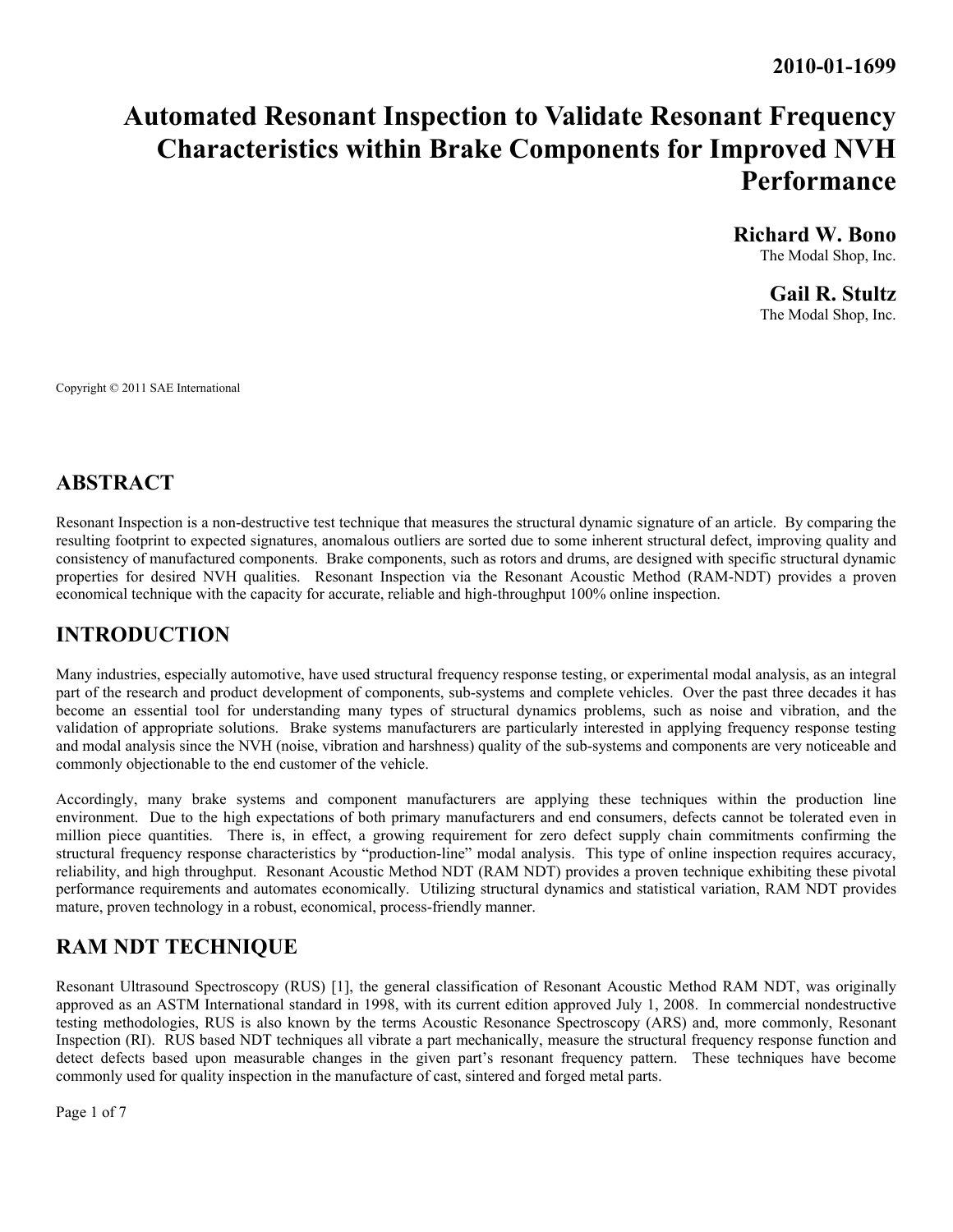RAM NDT measures the structural frequency response as an indication of the structural integrity of each part to detect defects on a component level. Compared with traditional NDT techniques, such magnetic particle for crack detection or ultrasonics for nodularity testing, RAM NDT provides an indication of many of these types of structural defects in a single test [2], [3]. For inspecting the NVH quality of brake components on the production line, RAM NDT is ideal given that it is directly measuring the resonant frequencies of interest and sorts outliers failing to meet an appropriate template.

RAM NDT's volumetric approach tests the whole part, both for external and internal structural flaws or deviations, providing objective and quantitative results. The structural frequency response is a unique and measurable signature, defined by a component's mechanical resonances. These resonances are a function of part geometry and material properties and are the basis for RI techniques. By measuring the resonances of a part, one determines the structural characteristics of that part in a single test. Typical flaws and defects that can adverse affect the structural characteristics of a part are given in Table 1 for powdered metal, cast and forged applications. Many of the traditional NDT techniques can detect these flaws as well, but often only RI can detect all in a single test, throughout the entire part (including deep sub-surface defects), in an automated and objective fashion.

| Cast                          | Forged                      | <b>Powdered Metal</b>       |  |
|-------------------------------|-----------------------------|-----------------------------|--|
| Cracks                        | Cracks                      | Cracks                      |  |
| Cold shuts                    | Missed or double strikes    | Chips                       |  |
| Porosity                      | Porosity                    | Voids                       |  |
| Hardness/density              | <b>Hardness</b>             | Hardness/density            |  |
| <b>Inclusions</b>             | <b>Inclusions</b>           | Inclusions                  |  |
| Heat treat                    | Heat treat                  | Heat treat                  |  |
| Compressive & residual stress | Quenching problems          | Decarb                      |  |
| Low nodularity                | Laps                        | Oxides                      |  |
| Raw material contaminants     | Raw material contaminants   | Raw material contaminants   |  |
| Missed processes/operations   | Missed processes/operations | Missed processes/operations |  |

*Table 1. Typical structural defects detectable by resonant inspection.* 

After defective parts have been sorted with RAM NDT, complimentary traditional NDT techniques may provide a means for subjective diagnosis on the smaller subset of "rejected" parts. This is useful for determining a defect's root cause and ultimately improving the production processes. The ASME has published standards that detail each of the traditional NDT methodologies.

### **FUNDAMENTALS OF RAM NDT – STRUCTURAL THEORY**

All structures have mechanical resonances. A resonance occurs when a structure, due to its natural, structural properties, amplifies energy imparted to it at certain frequencies. The structure itself acts like a speaker, deforming in a certain, specific pattern and radiating acoustic energy. For example, tuning forks or bells will vibrate at very specific frequencies, their natural frequencies, for long periods of time with just a small tap. The sound that is made is directly due to these natural frequencies. In fact, any noise generated by a structure is done so by vibration, which is simply a pattern of summed sinusoidal deformations. The Resonant Acoustic Method of Nondestructive Testing (RAM NDT) utilizes this structural dynamic behavior to evaluate the integrity and consistency of parts.

For illustrative purposes, consider the single degree-of-freedom (SDOF) mass, spring, damper system model in Figure 1. It has one DOF because its state can be determined by one quantity (x), the displacement of the mass. The elements of this simplified model are the mass  $(m)$ , stiffness  $(k)$  and damping  $(c)$ . The energy imparted into the system by the excitation force  $(f)$  is stored in the system as kinetic energy of the mass and potential energy of the spring and is dissipated by the damping. The mathematical representation of the SDOF system, which is called its equations of motion, is given in Equation (1) below.

$$
m\ddot{x}(t) + c\dot{x}(t) + kx(t) = f(t)
$$
\n(1)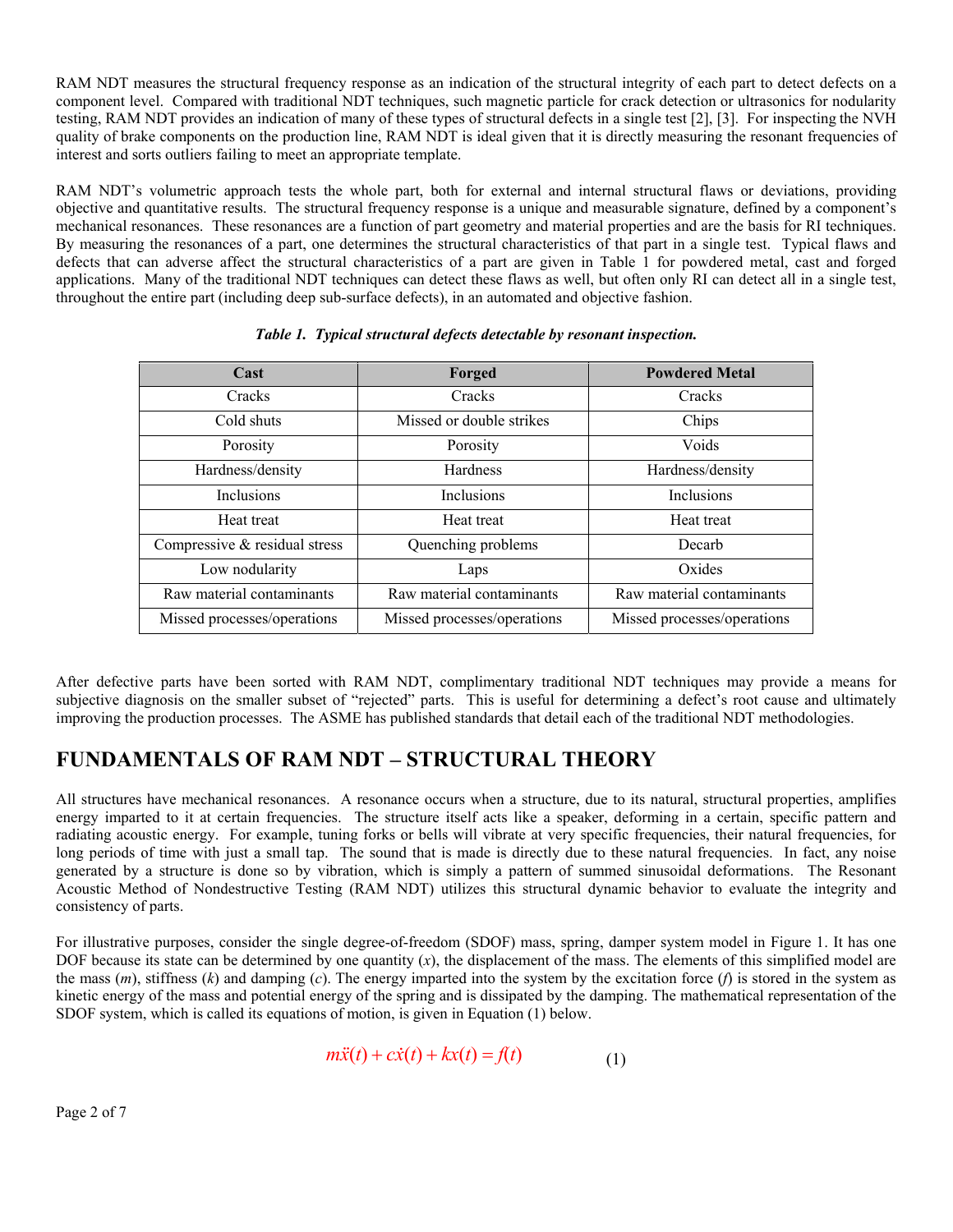The solution to the equation of motion produces an eigenvalue problem which yields the undamped natural frequency, see reference [4], as:

$$
\mathbf{\Phi}_n = \sqrt{\frac{k}{m}} \tag{2}
$$

Equation (2) reveals the natural frequencies, or resonances, of a system that are determined by its mass (i.e., volume and density) and stiffness (i.e., Young's modulus and cross-sectional geometry). While equation (2) holds only for an SDOF system, the underlying relationship of mass and stiffness can be generalized for more complex systems. That is, an increase in stiffness will increase the natural frequency and an increase in mass will decrease the natural frequency. For example, consider the strings on a guitar. The larger diameter strings (more mass) produce lower tones than the smaller strings (less mass). Also, a string has a higher pitch when tightened (increased stiffness) than when loosened (decreased stiffness). It is these fundamental properties of the resonances of a system that RAM NDT utilizes to evaluate the integrity and consistency of parts.



*Figure 1 - Single Degree of Freedom (SDOF) discrete parameter model* 

The natural frequencies are global properties of a given structure and the presence of structural defects causes shifts in these resonances. For example, a crack will change the stiffness in the region near the crack and a variation in density or the presence of porosity will change the mass. A crack defect typically reduces the stiffness in the material, thus decreasing the natural frequency. Similarly, porosity in a cast part reduces mass, thus increasing the natural frequency. These shifts are measurable if the defect is structurally significant with respect to the either the size or location of the flaw within a specific resonance mode shape.

The Resonant Acoustic Method technique performs resonant inspection by impacting a part and "listening" to its acoustic spectral signature with a microphone as shown in Figure 2. This impulse technique provides broadband input energy to excite the part and the microphone allows for a non-contact measurement of the part's structural frequency response [5]. The part's mechanical resonances amplify the broadband input energy at its specific natural frequencies, indicated as peaks in the frequency spectrum (shown below the "black box" LanSharc smart digital controller), measured by the microphone above the background noise in the test environment. "Good" parts (structurally sound) have consistent spectral signatures (i.e. the mechanical resonances are the same among part samples) while "bad" parts (structurally different) are different. Deviations in peak frequencies or amplitudes constitute a structurally significant difference that provides a quantitative and objective part rejection. NDT-RAM processes the individual spectra, evaluating these changes compared to a baseline template for the given part. The results are displayed on the industrial PC workstation, with the pass/fail decision communicated to the system PLC. An enlarged display of a typical spectrum from 0 to 50 kHz is given in Figure 3 and a zoomed display showing a typical frequency shift is given in Figure 4.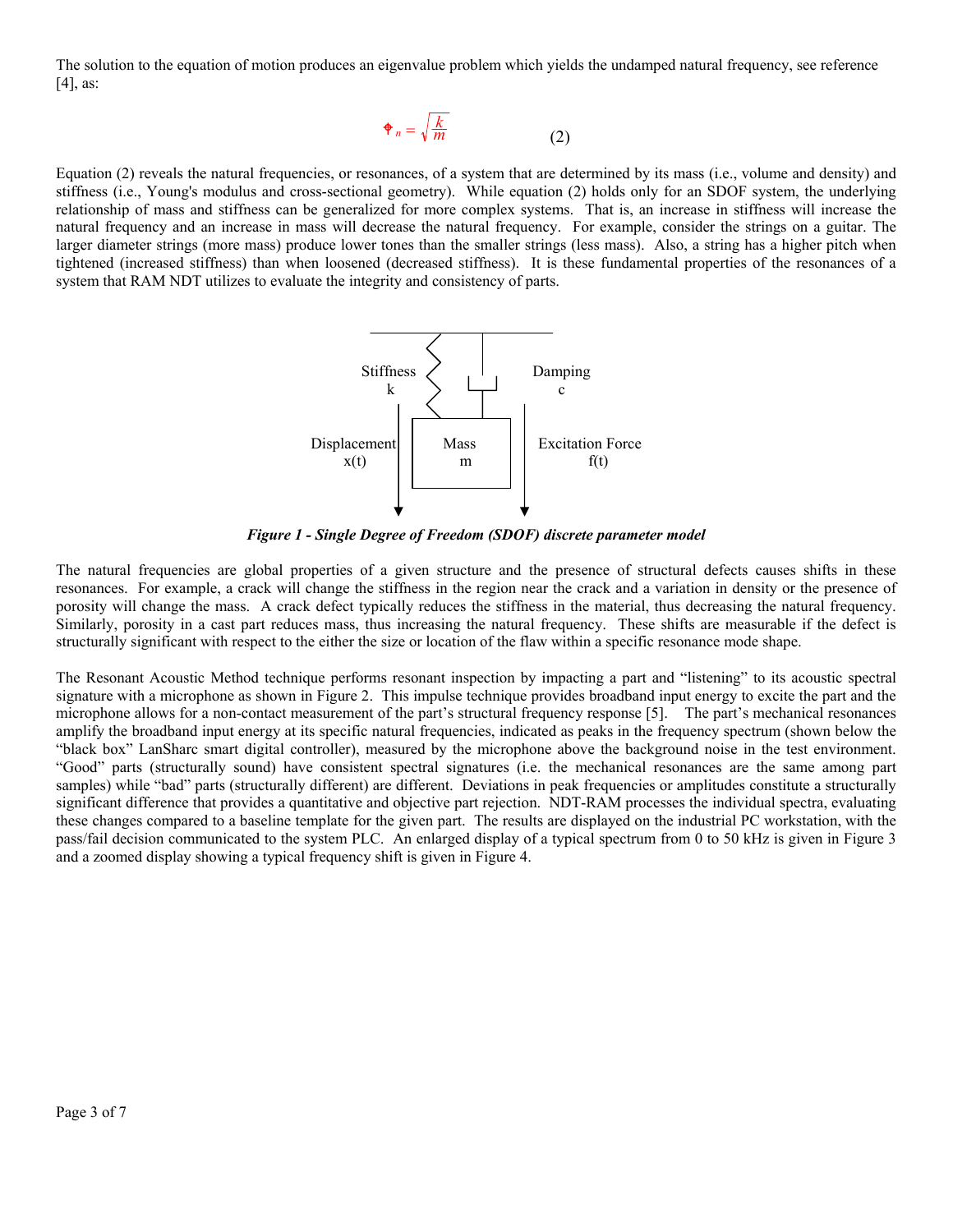

*Figure 2 - NDT-RAM process flow, (a) impact part using electromechanical hammer instrumented with a force transducer, (b) measure acoustical response with an industrial microphone, (c) process structural frequency response with LanSharc smart digital controller and (d) sort part against pass/fail criteria with NDT-RAM.* 



*Figure 3 - Typical acoustic signature, power spectrum to 50 kHz, for a metal part, shown as processed by NDT-RAM with criteria ranges (indicated with green "boxes") at seven natural resonant frequencies.* 



*Figure 4 - Data showing a typical frequency shift detected by NDT-RAM.*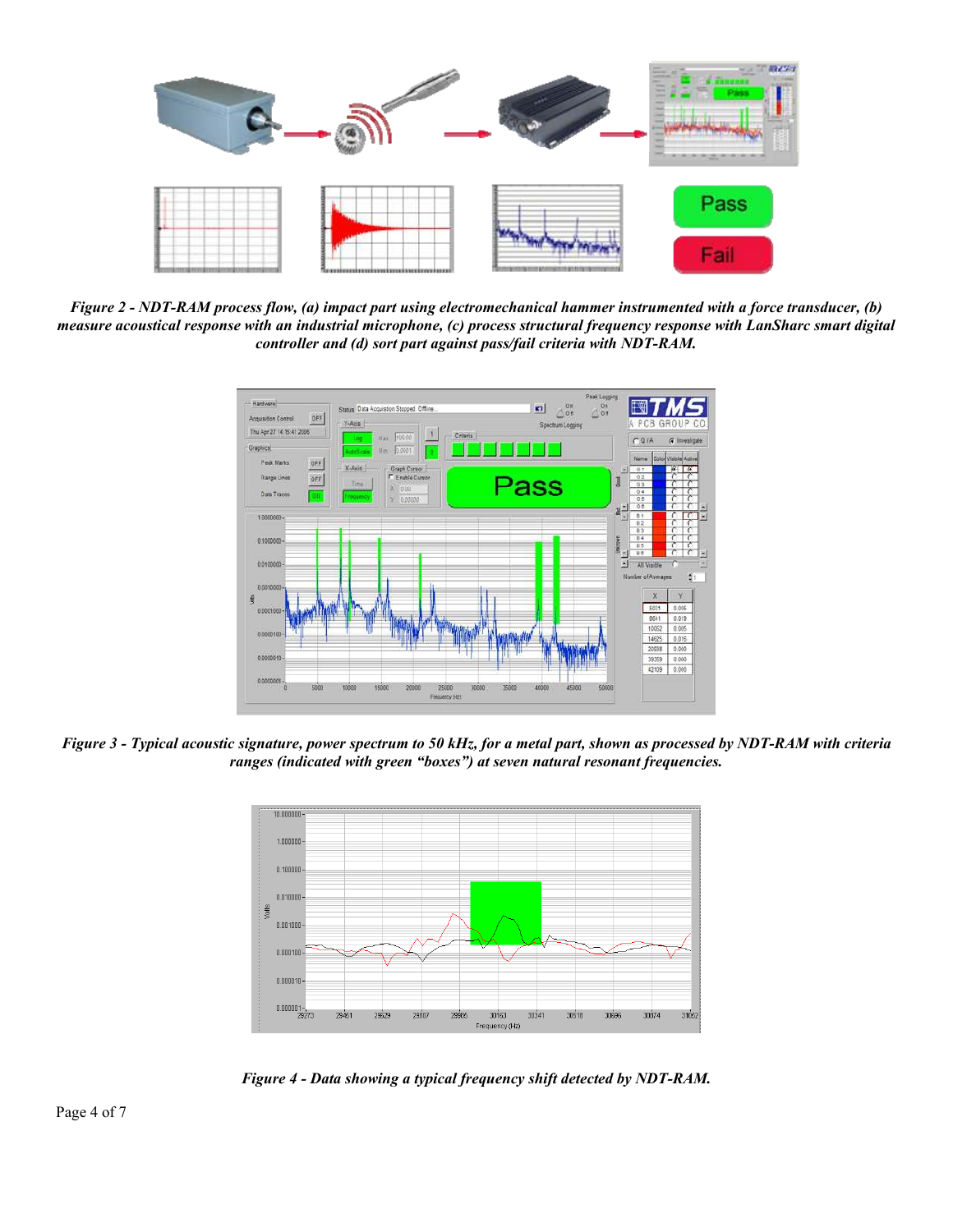### **RAM NDT APPLIED TO BRAKE PARTS**

Brake squeals, groans and other related NVH issues have become an increasing annoyance for the more demanding automotive buyer. Market wide, warranty repairs for brake NVH claims exceed \$100 million annually in the United States alone [6]. In order to meet these NVH requirements demanded by automotive OEMs for end customers, brake system suppliers and component manufacturers have implemented production-line modal analysis. Many OEMs have established specifications for the first several natural resonant frequencies which they expect their suppliers to measure and meet, often on 100% of delivered product. This includes parts such as brake rotors, drums, anchors, calipers and hubs, a selection of which are shown in Figure 5.



*Figure 5 - Sample brake parts commonly inspected for first several natural resonant frequencies via RAM NDT.* 

One manufacturer's application required the measurement of the structural frequency response to identify and record the first five natural resonant frequencies of 100% of product delivered to a given brake system supplier as defined by the automotive OEM. Figure 6 shows the results measured for a single specimen up to 20 kHz. Depending upon the specific type of part and the OEM, as many as twenty natural resonant frequencies may be specified.



*Figure 6 - The first five natural resonant frequencies measured by NDT-RAM*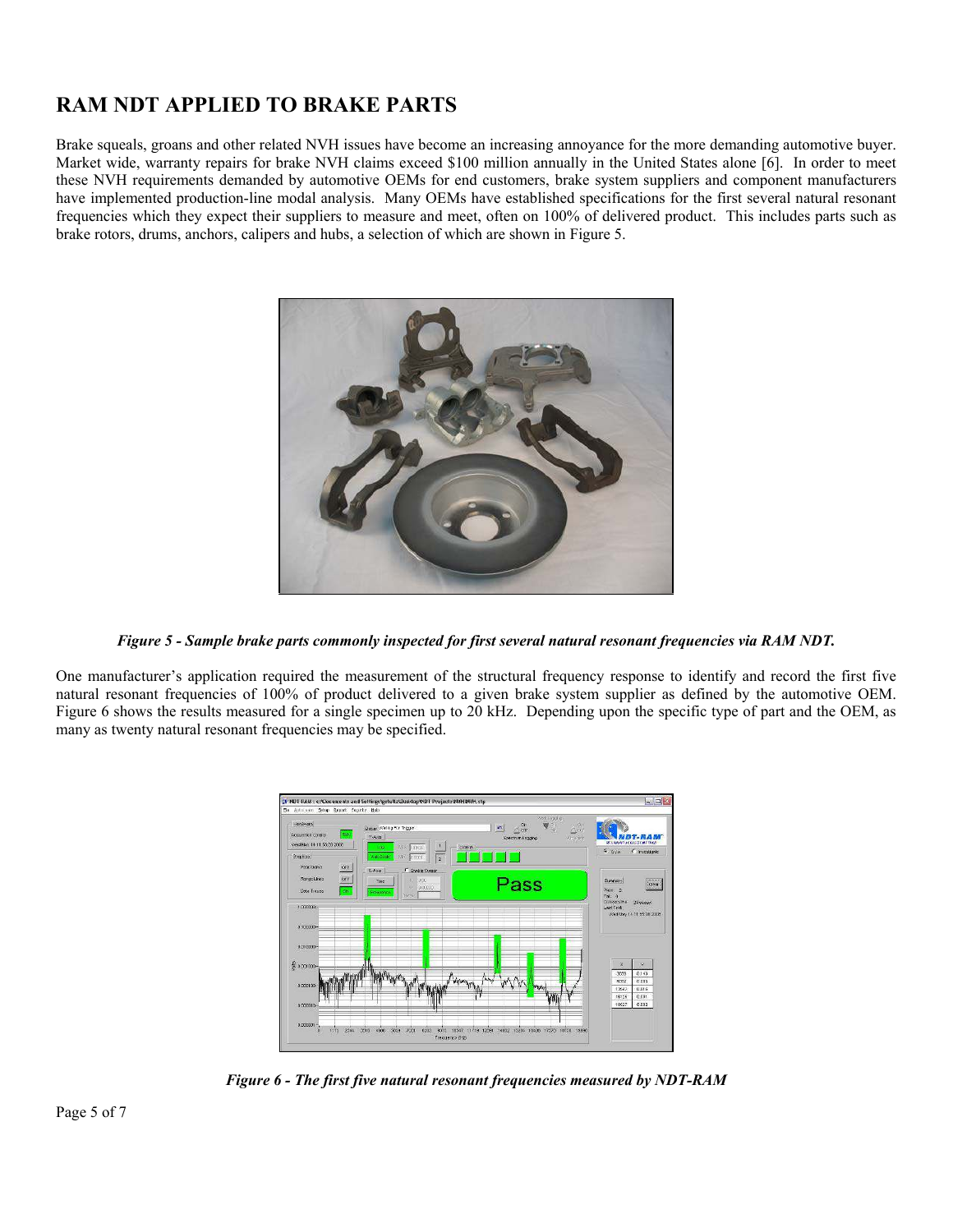Typically these natural resonant frequencies are identified by the OEM or Tier One supplier based upon the results of experimental modal analysis correlated with analytical models in the lab during product development. Challenges certainly exist in the transition from development lab to production line. It is critical to understand and account for the differences in transducer selection, digital signal processing techniques and test boundary conditions. For example, it is common to use accelerometers or even scanning laser technology to perform experimental modal analysis in the product development lab. However, it is economically not feasible to implement such transducers within the production environment for 100% product inspection. Accelerometers require intimate contact for accurate measurement, while lasers are extremely expensive and not well suited for the industrial environment of a production line. Microphones, conversely, are non-contact transducers that measure the structural frequency response via the acoustic response generated by the vibrating part. This is ideal for consistent, reliable measurements while still allowing high volume throughput.

Example results for a small batch of part samples are given in Figure 7. A typical resonance shift is displayed, with resonant frequency data tabulated showing pass and fail results and standard deviation. Statistical data for each natural resonant frequency is collected and available for the process engineer to use for continuous improvement of the production line.

| 1,00000+       |           |             |                             |                |   |                   |
|----------------|-----------|-------------|-----------------------------|----------------|---|-------------------|
| IL STECCCO-    |           |             | ltatus                      | Part#          |   | CRIT <sub>1</sub> |
| 0.0100000-     |           |             | NILED                       | 1              | F | 3485.5            |
| 0.0010000-     |           |             | <b>SSED</b>                 | $\overline{2}$ | P | 3656.2            |
|                |           |             | <b>SSED</b>                 | 3              | P | 3656.2            |
| 0.0001000      |           |             | <b>SSED</b>                 | 4              | P | 3656.2            |
|                |           |             | $\overline{\mathsf{ASSED}}$ | 5              | P | 3656.2            |
|                |           |             | <b>PASSED</b>               | 6              | P | 3656.1            |
|                |           |             | <b>PASSED</b>               | 7              | P | 3656.2            |
|                |           |             | <b>PASSED</b>               | 8              | P | 3656.2            |
| Pass           | Freq (Hz) | Amp (volts) |                             | 9              | F | 3319.9            |
| Average        | 3658.6    | 0.1677      | Ð                           | 10             | P | 3662.1            |
| <b>Std Dev</b> | 2.9       | 0.0423      | ΕD                          | 11             | P | 3662.1            |
| Fail           |           |             |                             |                |   |                   |
| <b>Average</b> | 3485.5    | 0.1331      |                             |                |   |                   |
| <b>Std Dev</b> | 117.1     | 0.0451      |                             |                |   |                   |

*Figure 7 - Structural response test results of 3659 Hz resonant frequency for 11 samples, including statistical average and standard deviation.* 

#### **SUMMARY/CONCLUSIONS**

RAM NDT is an ideal solution for "production-line" modal analysis specified by automotive OEMs and Tier One brake system suppliers. This inspection technique is designed for high volume production line applications, and directly measures the structural frequency response of brake components. Objective and reliable, resonant inspection via RAM NDT ensures a simple and effective means to screen for NVH resonant frequencies, meeting supplier demands and reducing warranty claims.

#### **REFERENCES**

- 1. ASTM Standard E2001-08, Standard Guide for Resonant Ultrasonic Spectroscopy for Defect Detection in Both Metallic and Non-metallic Parts.
- 2. Bono, Richard W., and Stultz, Gail R. *"Effect of Crack Size on Natural Resonant Frequency Using Resonant Inspection",* PM2008 Proceedings, 2008.
- 3. Bono, Richard W., and Stultz, Gail R. *"Resonant Inspection Applied to 100% Testing of Nodularity of Cast Ductil Iron",* SAE Brake Proceedings, 2008.
- 4. Ewins, D.J. Modal Testing: Theory and Practice. Research Studies Press Ltd, 1984.
- *5.* Halvorsen, William G., and Brown, David L. *"Impulse Technique for Structural Frequency Response Testing",* Sound and Vibration, November 1977, pp 8-21.

Page 6 of 7